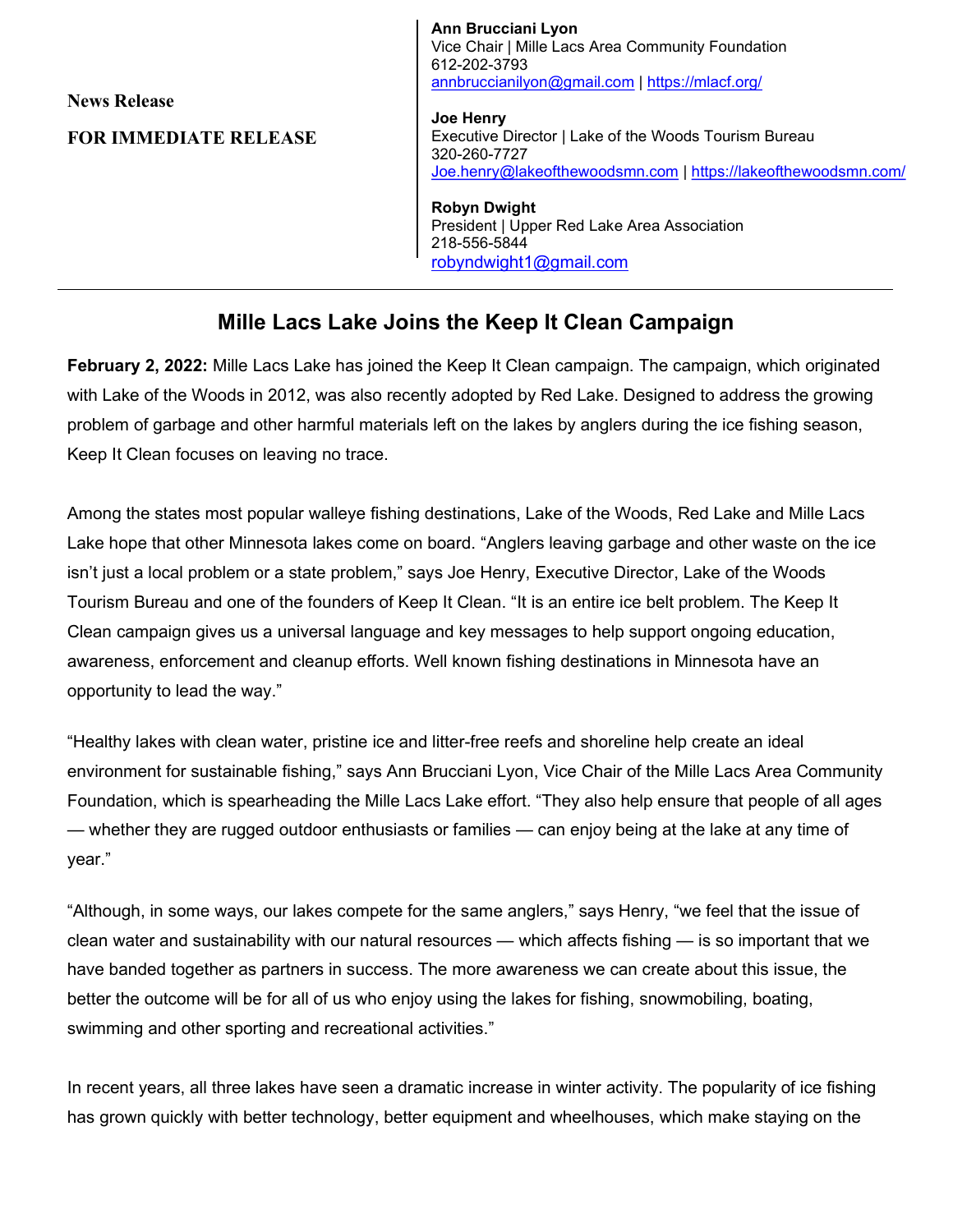ice for extended periods of time more comfortable. With the increased activity comes more pressure on the natural resources including an increase in the amount of garbage and waste left on the lake. During the 2020-2021 ice fishing season, Lake of the Woods clocked roughly 2.7 million angler hours. Mille Lacs and Red Lake weren't far behind.

"Although it's exciting to see more people enjoying the sport of ice fishing, the safe disposal and removal of garbage and human waste from the frozen lakes is reaching unmanageable proportions," says Robyn Dwight, President of the Upper Red Lake Area Association, who helped introduce Keep It Clean at Red Lake. "A true outdoorsperson leaves no trace. In fact, they strive to leave the environment they fish, hunt or outdoor recreate in as good or better than they found it."

To help reduce the amount of waste left on the ice, Keep It Clean encourages ice anglers and their guests take the following steps:

- Make a plan for trash and waste removal before you arrive. Whether you access the lake from a public or private access, plan to take off of the lake what you take on to the lake. Many access points and resorts offer garbage collection services. If your site doesn't, make a plan to transport it home for disposal.
- Use colored garbage bags. In snowy conditions, white trash bags can be difficult to see. Brightly colored or even black bags are easier to spot making it less likely trash will inadvertently be left behind.
- Take a moment before you depart the ice to make sure that you have picked up any garbage in your area. And if you notice someone else has left something behind, take a moment to pick it up and bring it with you.
- Secure your garbage before traveling. High winds, bumpy ice roads and other conditions on or off the lake can cause unsecured bags of garbage to fall out of truck beds and off of trailers and sleds without you even realizing it.
- Make sure you have the tools you need to move or remove a fish house. Support blocks, insulation, landscaping fabric, wood and other materials need to be properly disposed of not left behind.

"If everyone does their part to take off of the ice what they bring on to the ice, it will go a long way toward ensuring our lakes and their fisheries stay healthy and sustainable," says Mike Hirst, a Resource Conservationist with Lake of the Woods Soil and Conservation District who worked with Henry to establish Keep It Clean. "It will also help reduce the safety hazards for anglers and other recreational lake users year round."